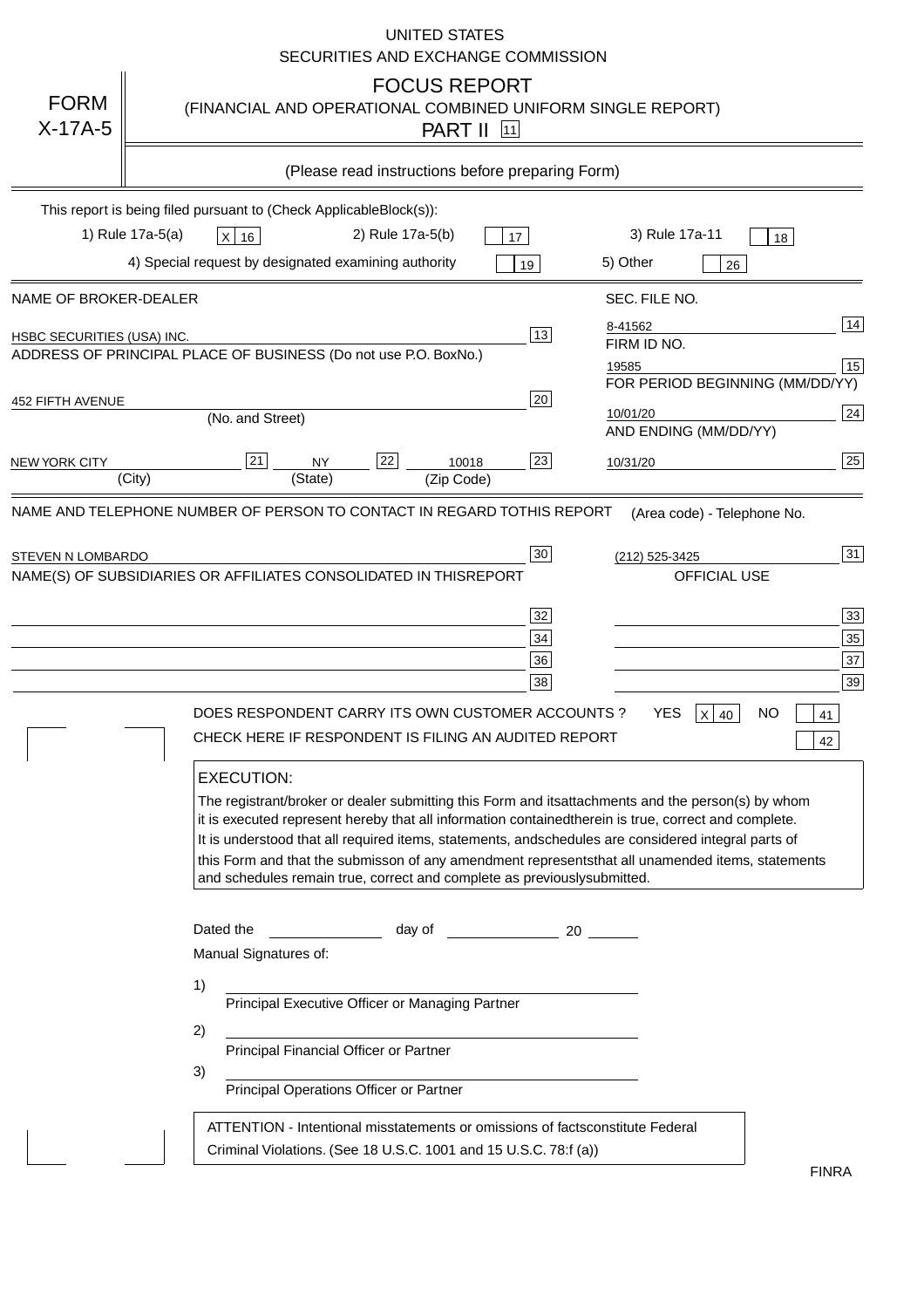### BROKER OR DEALER

HSBC SECURITIES (USA) INC.

10/31/20

as of

# STATEMENT OF SEGREGATION REQUIREMENTS AND FUNDS IN SEGREGATION FOR CUSTOMERS TRADING ON U.S. COMMODITY EXCHANGES

| SEGREGATION REQUIREMENTS (Section 4d(2) of the CEAct)                                          |                          |                   |
|------------------------------------------------------------------------------------------------|--------------------------|-------------------|
| 1. Net ledger balance                                                                          |                          |                   |
| A. Cash                                                                                        | \$<br>2,299,527,931 7010 |                   |
| B. Securities (at market)                                                                      | 1,520,621,321            | 7020              |
| 2. Net unrealized profit (loss) in open futures contracts<br>traded on a contract market       | $(269, 181, 001)$ 7030   |                   |
| 3. Exchange traded options                                                                     |                          |                   |
| A. Add market value of open option contracts purchased on a<br>contract market                 | 295,524,318 7032         |                   |
| B. Deduct market value of open option contracts granted (sold)<br>on a contract market         |                          | 102,171,748) 7033 |
| 4. Net equity (deficit) (add lines 1, 2, and 3)                                                | 3,744,320,821 7040       |                   |
| 5. Accounts liquidating to a deficit and accounts with debit<br>balances                       |                          |                   |
| - gross amount<br>850,979                                                                      | 7045                     |                   |
|                                                                                                |                          |                   |
| Less: amount offset by customer owned securities                                               | 850,979) 7047            | ი  7050           |
| 6. Amount required to be segregated (add lines 4 and 5)                                        | \$<br>3,744,320,821      | 7060              |
| FUNDS IN SEGREGATED ACCOUNTS                                                                   |                          |                   |
| 7. Deposited in segregated funds bank accounts                                                 |                          |                   |
| A. Cash                                                                                        | 247,168,136              | 7070              |
| B. Securities representing investments of customers' funds<br>(at market)                      |                          | 7080<br>0         |
| C. Securities held for particular customers or option customers<br>in lieu of cash (at market) | 243,320,026 7090         |                   |
| 8. Margins on deposit with derivatives clearing organizations<br>of contract markets           |                          |                   |
| A. Cash                                                                                        | \$<br>1,668,657,762 7100 |                   |
| B. Securities representing investments of customers' funds<br>(at market)                      |                          | 229,969,320 7110  |
| C. Securities held for particular customers or option customers<br>in lieu of cash (at market) |                          | 990,630,594 7120  |
| 9. Net settlement from (to) derivatives clearing organizations<br>of contract markets          |                          | 14,089,336 7130   |
| 10. Exchange traded options                                                                    |                          |                   |
| A. Value of open long option contracts                                                         |                          | 295,524,318 7132  |
| B. Value of open short option contracts                                                        |                          | 102,171,748 7133  |
| 11. Net equities with other FCMs                                                               |                          |                   |
| A. Net liquidating equity                                                                      |                          | 4,403,932 7140    |
| B. Securities representing investments of customers' funds<br>(at market)                      |                          | 7160              |
| C. Securities held for particular customers or option customers<br>in lieu of cash (at market) |                          | 27,062,500 7170   |
| 12. Segregated funds on hand (describe:                                                        | 259,608,200 7150         |                   |
| 13. Total amount in segregation (add lines 7 through 12)                                       | 3,878,262,376 7180       |                   |
| 14. Excess (deficiency) funds in segregation (subtract line 6<br>from line 13)                 | \$                       | 133,941,555 7190  |
| 15. Management Target Amount for Excess funds in segregation                                   | 122,000,000 7194<br>\$   |                   |
| 16. Excess (deficiency) funds in segregation over (under) Management Target Amount Excess      | \$                       | 11,941,555 7198   |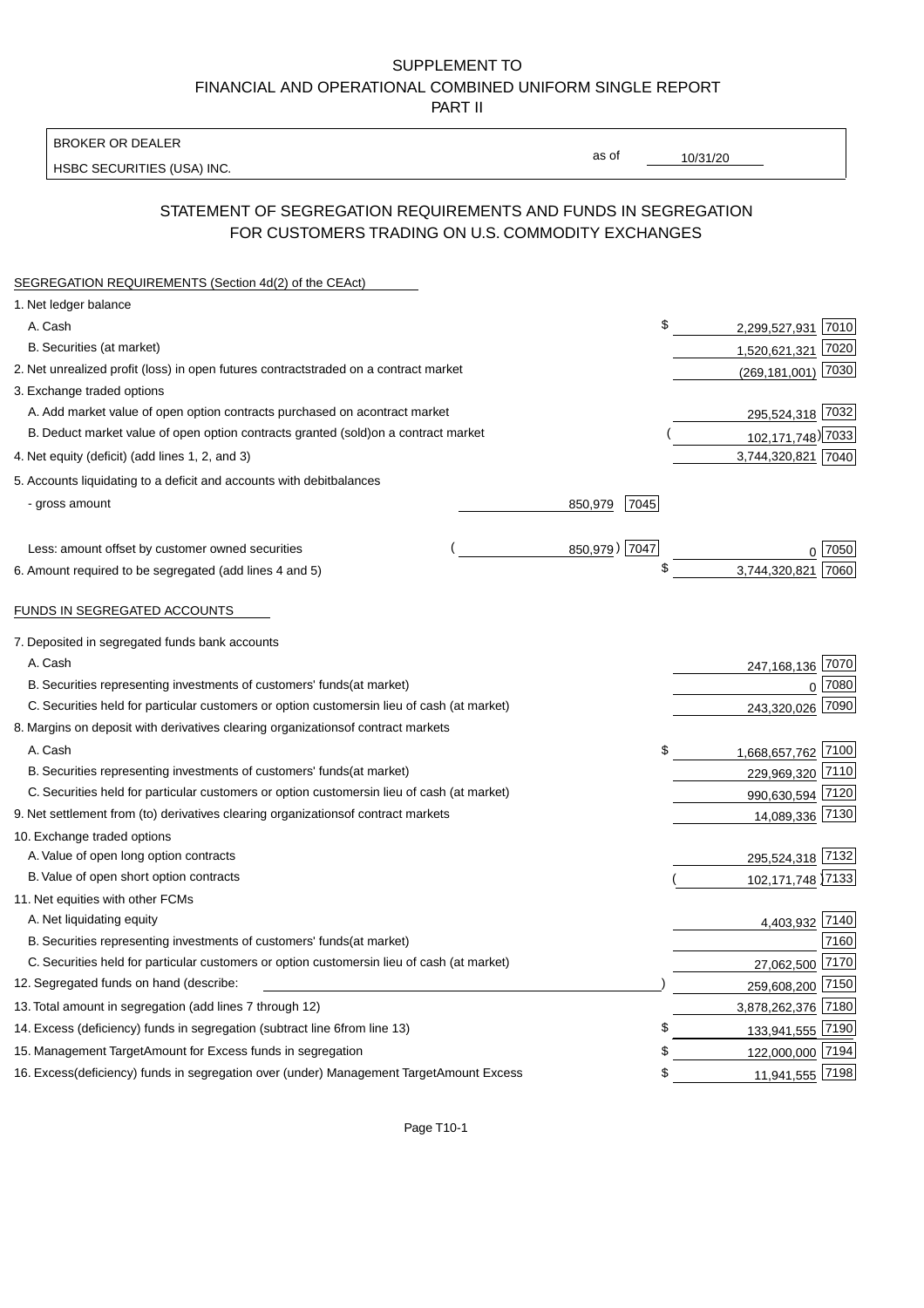PART II

|                                                                                      | .                                                                                                        |            |
|--------------------------------------------------------------------------------------|----------------------------------------------------------------------------------------------------------|------------|
| <b>BROKER OR DEALER</b>                                                              |                                                                                                          |            |
| HSBC SECURITIES (USA) INC.                                                           | as of                                                                                                    | 10/31/20   |
|                                                                                      | STATEMENT OF SEGREGATION REQUIREMENTS AND FUNDS IN SEGREGATION<br>FOR CUSTOMERS' DEALER OPTIONS ACCOUNTS |            |
| 1. Amount required to be segregated in accordance<br>with Commission regulation 32.6 |                                                                                                          | \$<br>7200 |
| 2. Funds in segregated accounts                                                      |                                                                                                          |            |
| A. Cash                                                                              | \$<br>7210                                                                                               |            |
| B. Securities (at market)<br>C. Total                                                | 7220                                                                                                     | 7230       |
| 3. Excess (deficiency) funds in segregation                                          |                                                                                                          |            |
| (subtract line 2.C from line 1)                                                      |                                                                                                          | 7240       |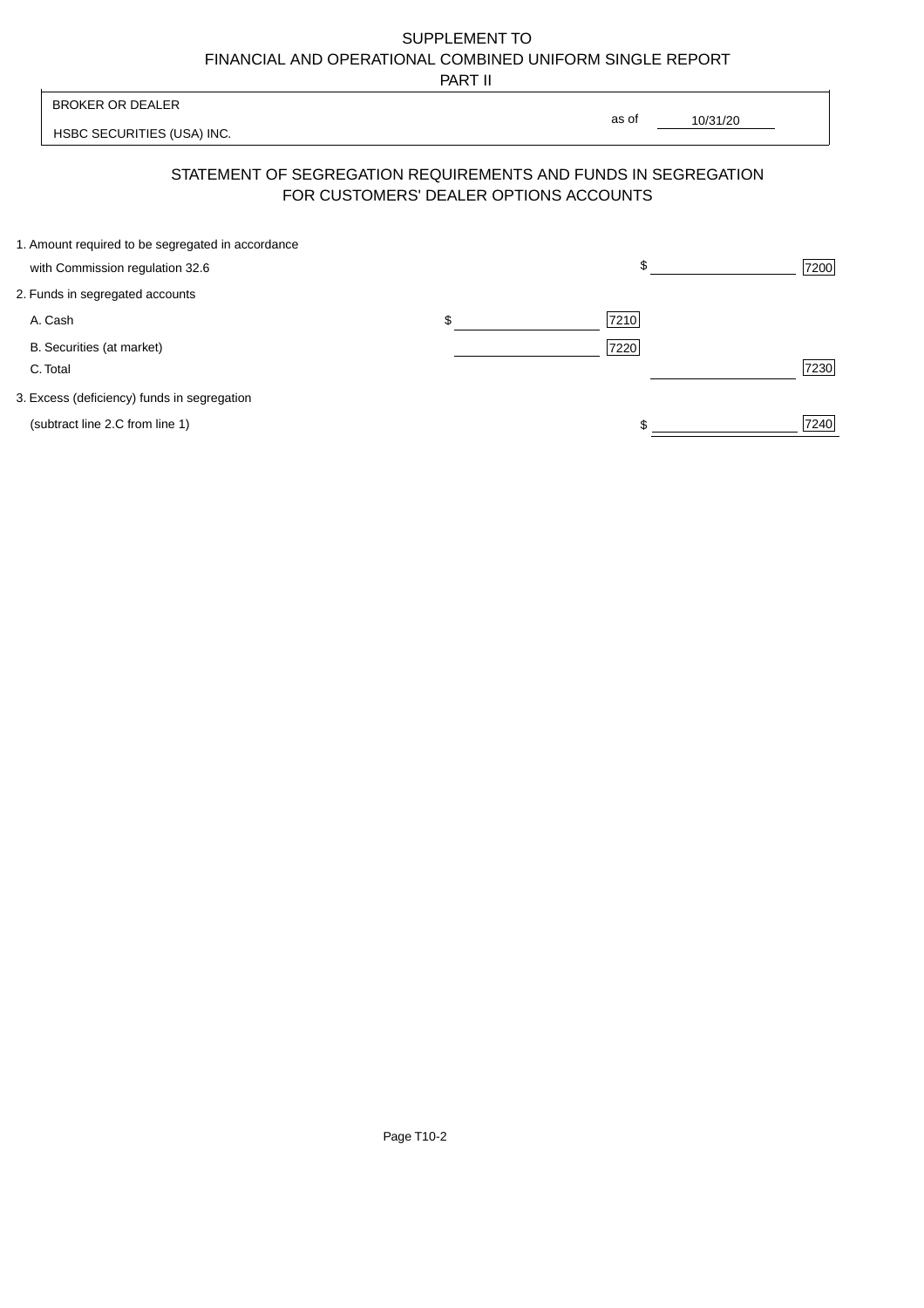PART II

HSBC SECURITIES (USA) INC. The state of the second second in the second second second in the second second second second second second second second second second second second second second second second second second sec BROKER OR DEALER

as of

## STATEMENT OF SECURED AMOUNTS AND FUNDS HELD IN SEPARATE ACCOUNTS PURSUANT TO COMMISSION REGULATION 30.7

#### FOREIGN FUTURES AND FOREIGN OPTIONS SECURED AMOUNTS

| regulation of a foreign government<br>Amount required to be set aside pursuant to law, rule or<br>or a rule of a self-regulatory organization authorized<br>thereunder                       | \$                              | 7305         |
|----------------------------------------------------------------------------------------------------------------------------------------------------------------------------------------------|---------------------------------|--------------|
| 1. Net ledger balance - Foreign Futures and Foreign Option Trading - All Customers<br>A. Cash<br><b>B.</b> Securities<br>(at market)                                                         | \$<br>109,800,218<br>17,263,793 | 7315<br>7317 |
| unrealized profit (loss) in open futures contracts traded on a foreign board of trade<br>2. Net                                                                                              | (29, 724, 298)                  | 7325         |
| 3. Exchange traded options<br>A. Market value of open option contracts purchased on a foreign board of trade<br>B. Market value of open contracts granted (sold) on a foreign board of trade | $\Omega$                        | 7335<br>7337 |
| (add lines 1.2. and 3.)<br>4. Net equity (deficit)                                                                                                                                           | \$<br>97,339,713                | 7345         |
| 5. Accounts liquidating to<br>a deficit and accounts with<br>7351<br>debit balances - gross<br>amount<br>546,916<br>546,915) 7352<br>Less: amount offset by customer owned securities        |                                 | 7354         |
| 6. Amount required to be set aside as the secured amount - Net Liquidating<br>Equity Method (add lines 4 and 5)                                                                              | \$<br>97,339,714                | 7355         |
| 7. Greater of amount required to be set aside pursuant to foreign jurisdiction (above) or<br>line 6.                                                                                         | 97,339,714                      | 7360         |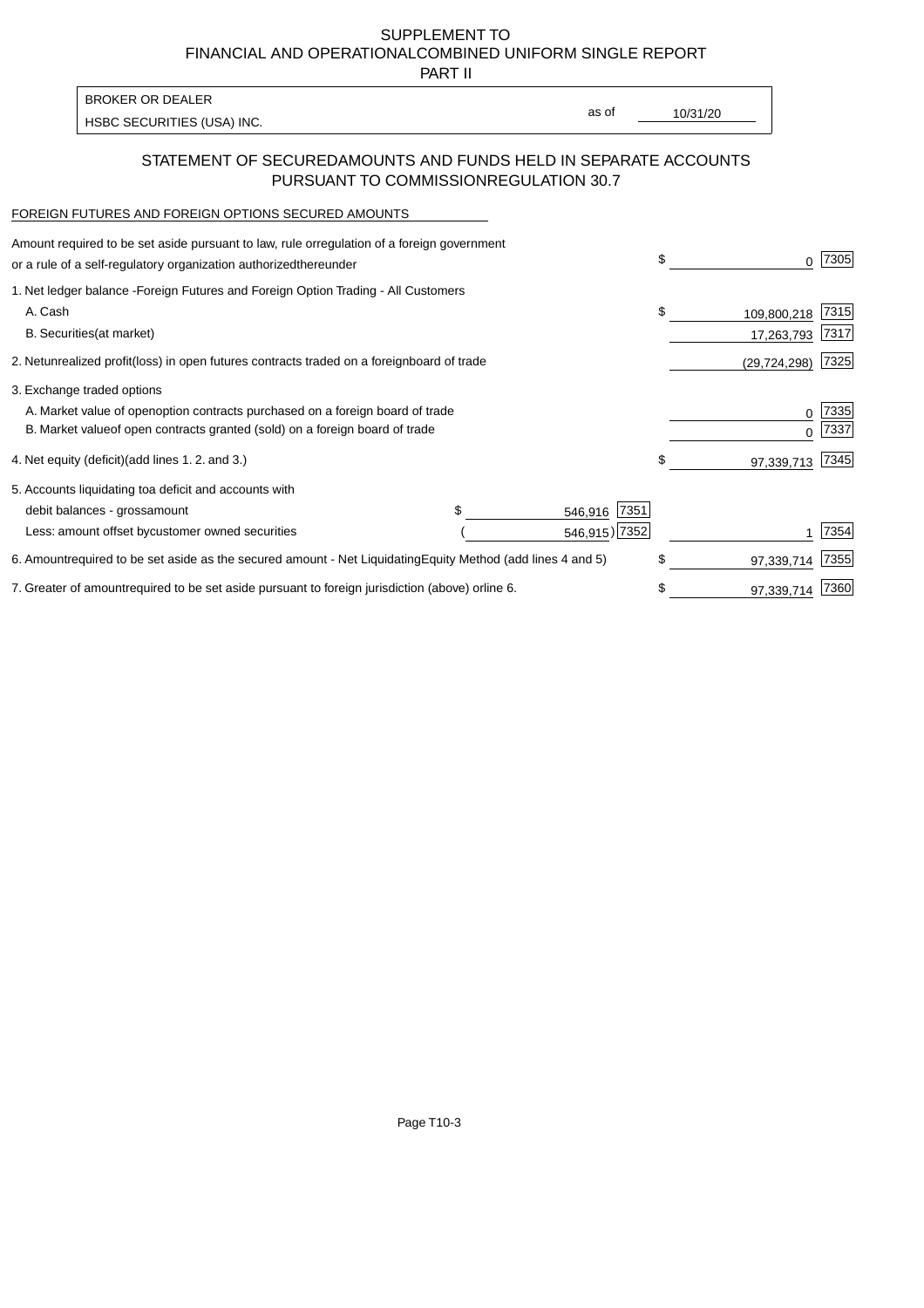PART II

| <b>BROKER OR DEALER</b>                                                                           |                        |                        |                 |                  |
|---------------------------------------------------------------------------------------------------|------------------------|------------------------|-----------------|------------------|
| HSBC SECURITIES (USA) INC.                                                                        |                        | as of                  | 10/31/20        |                  |
|                                                                                                   |                        |                        |                 |                  |
| STATEMENT OF SECURED AMOUNTS AND FUNDS HELD IN SEPARATE<br>PURSUANT TO COMMISSION REGULATION 30.7 |                        |                        | <b>ACCOUNTS</b> |                  |
| FUNDS DEPOSITED IN SEPARATE REGULATION 30.7 ACCOUNTS                                              |                        |                        |                 |                  |
| 1. Cash in banks                                                                                  |                        |                        |                 |                  |
| A. Banks located in the United States                                                             | \$                     | 15,459,905 7500        |                 |                  |
| B. Other banks qualified under Regulation 30.7                                                    |                        |                        |                 |                  |
| Name(s):<br><b>HARRIS TRUST</b>                                                                   | 7510                   | $0$ 7520 \$            |                 | 15,459,905 7530  |
| 2. Securities                                                                                     |                        |                        |                 |                  |
| A. In safekeeping with banks located in the United States                                         | \$                     | 17,263,793 7540        |                 |                  |
| B. In safekeeping with other banks qualified under Regulation                                     | 30.7                   |                        |                 |                  |
| Name(s):<br><b>HARRIS TRUST</b>                                                                   | 7550                   | $0$ 7560               |                 | 17,263,793 7570  |
| 3. Equities with registered futures commission merchants                                          |                        |                        |                 |                  |
| A. Cash                                                                                           | \$                     | $0$ 7580               |                 |                  |
| <b>B.</b> Securities                                                                              |                        | $0$ 7590               |                 |                  |
| C. Unrealized gain (loss) on open futures contracts                                               |                        | $0$ 7600               |                 |                  |
| D. Value of long option contracts                                                                 |                        | $0$ 7610               |                 |                  |
| E. Value of short option contracts                                                                |                        | $0)$ 7615              |                 | 0 7620           |
| 4. Amounts held by clearing organizations of foreign boards of<br>trade                           |                        |                        |                 |                  |
| Name(s):                                                                                          | 7630                   |                        |                 |                  |
| A. Cash                                                                                           | \$                     | 7640                   |                 |                  |
| <b>B.</b> Securities                                                                              |                        | 7650                   |                 |                  |
| C. Amount due to (from) clearing organizations - daily<br>variation                               |                        | 7660                   |                 |                  |
| D. Value of long option contracts                                                                 |                        | 7670                   |                 |                  |
| E. Value of short option contracts                                                                |                        | ) 7675                 |                 | 7680             |
| 5. Amounts held by members of foreign boards of trade<br>Name(s):                                 | 7690                   |                        |                 |                  |
| A. Cash                                                                                           | \$                     | 121,703,401 7700       |                 |                  |
| <b>B.</b> Securities                                                                              |                        | 7710<br>0              |                 |                  |
| C. Unrealized gain (loss) on open futures contracts                                               |                        | 7720<br>(29, 724, 298) |                 |                  |
| D. Value of long option contracts                                                                 |                        | $0$ 7730               |                 |                  |
| E. Value of short option contracts                                                                |                        | $_0$ ) 7735            |                 | 91,979,103 7740  |
| 6. Amounts with other depositories designated by a foreign<br>Name(s):                            | board of trade<br>7750 |                        |                 | 0 7760           |
| 7. Segregated funds on hand (describe:                                                            |                        |                        |                 | 0 7765           |
| 8. Total funds in separate section 30.7 accounts                                                  |                        |                        | \$              | 124,702,801 7770 |
| 9. Excess (deficiency) set Aside Funds for Secured Amount (subtract Line 7 Secured                |                        |                        |                 |                  |
| Statement page T10-3 from Line 8)                                                                 |                        |                        | \$              | 27,363,087 7380  |
| 10. Management Target Amount for Excess funds in separate section 30.7 accounts                   |                        |                        | \$              | 15,000,000 7780  |
| 11. Excess (deficiency) funds in separate 30.7 accounts over (under) Management Target            |                        |                        | \$              | 12,363,087 7785  |
|                                                                                                   |                        |                        |                 |                  |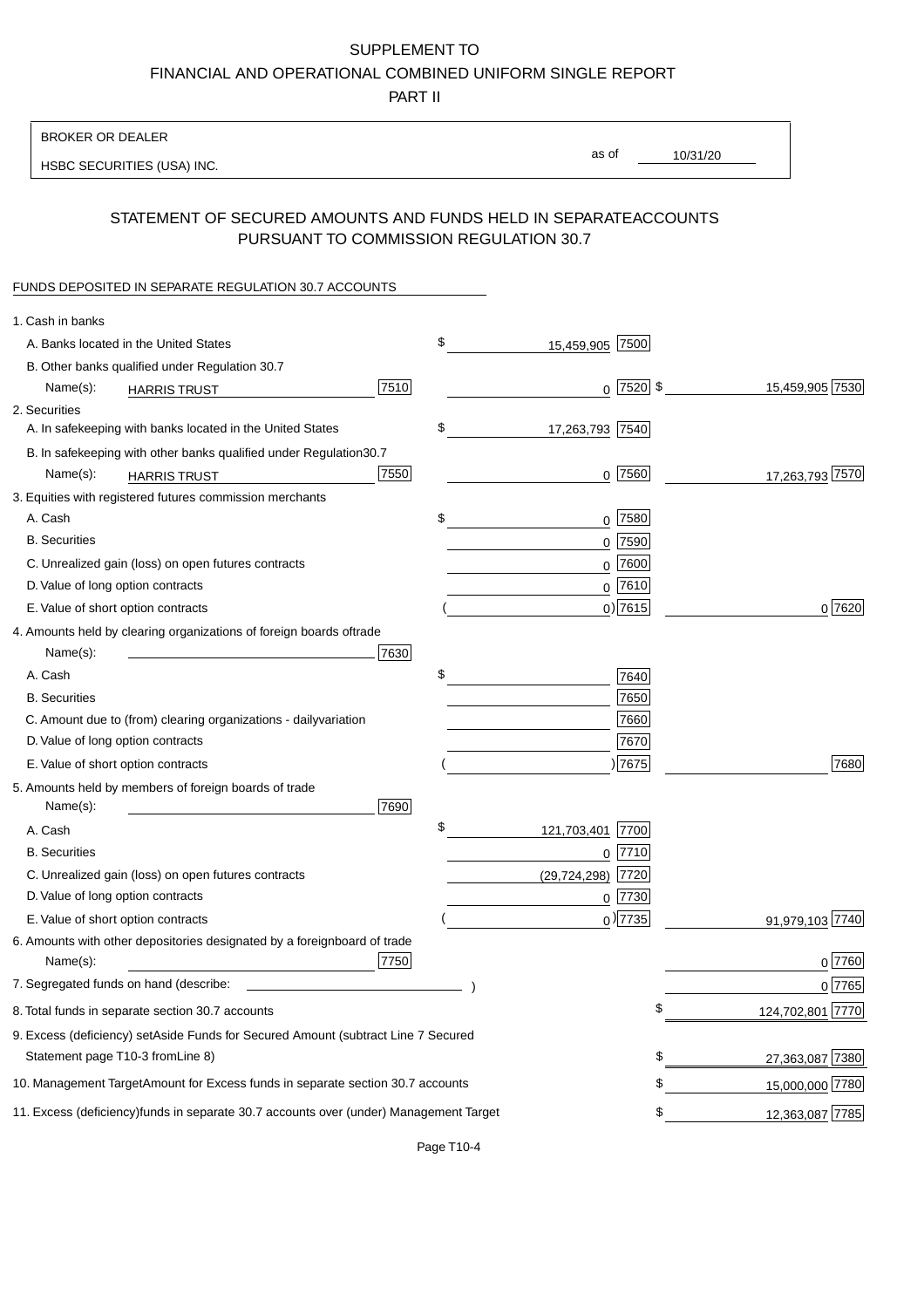PART II

HSBC SECURITIES (USA) INC. The state of the state of the state of the state of the state of the state of the state of the state of the state of the state of the state of the state of the state of the state of the state of BROKER OR DEALER

as of

#### STATEMENT OF CLEARED SWAPS CUSTOMER SEGREGATION REQUIREMENTS AND FUNDS IN CLEARED SWAPS CUSTOMER ACCOUNTS UNDER 4D(F) OF THE CEA

| <b>Cleared Swaps Customer Requirements</b>                                                                  |                             |
|-------------------------------------------------------------------------------------------------------------|-----------------------------|
| 1. Net ledger balance                                                                                       |                             |
| A. Cash                                                                                                     | \$<br>8500<br>178,512,771   |
| B. Securities (at market)                                                                                   | 876,674,017 8510            |
| 2. Net unrealized profit (loss) in open cleared swaps                                                       | 307,307,284 8520            |
| 3. Cleared swaps options                                                                                    |                             |
| A. Market value of open cleared swaps option contracts purchased                                            | $0^{8530}$                  |
| B. Market value of open cleared swaps option contracts granted (sold)                                       | $0)$ 8540                   |
| 4. Net equity (deficit) (add lines 1, 2, and 3)                                                             | \$<br>1,362,494,072 8550    |
| 5. Accounts liquidating to a deficit and accounts with                                                      |                             |
| 8,861,283 8560<br>debit balances - gross<br>\$<br>amount                                                    |                             |
| 8,861,283) 8570<br>Less: amount offset by customer owned securities                                         | 0 8580                      |
| 6. Amount required to be segregated for cleared swaps customers (add lines 4 and 5)                         | \$<br>8590<br>1,362,494,072 |
| Funds in Cleared Swaps Customer Segregated Accounts                                                         |                             |
| 7. Deposited in cleared swaps customer segregated accounts at banks                                         |                             |
| A. Cash                                                                                                     | \$<br>8600<br>59,255,381    |
| B. Securities representing investments of cleared swaps customers' funds (at market)                        | $0^{8610}$                  |
| C. Securities held for particular cleared swaps customers in lieu of cash (at market)                       | 9,281,306 8620              |
| 8. Margins on deposit with derivatives clearing organizations in cleared swaps customer segregated accounts |                             |
| A. Cash                                                                                                     | 452,348,374 8630            |
| B. Securities representing investments of cleared swaps customers' funds (at market)                        | 8640<br>49,958,034          |
| C. Securities<br>held for particular cleared swaps customers in lieu of cash (at market)                    | 867,392,711 8650            |
| 9. Net settlement from (to) derivatives clearing organizations                                              | 2,130,299 8660              |
| 10. Cleared swaps options                                                                                   |                             |
| A. Value of open cleared swaps long option contracts                                                        | $0^{8670}$                  |
| B. Value of open cleared swaps short option contracts                                                       | $0$ ) 8680                  |
| 11. Net equities with other FCMs                                                                            |                             |
| A. Net liquidating equity                                                                                   | $0^{8690}$                  |
| B. Securities representing investments of cleared swaps customers' funds (at market)                        | $0^{8700}$                  |
| C. Securities held for particular cleared swaps customers in lieu of cash (at market)                       | 0 8710                      |
| 12. Cleared swaps customer funds on hand (describe:                                                         | $0 \;  8715 $               |
| 13. Total amount in cleared swaps customer segregation (add lines 7 through 12)                             | \$<br>1,440,366,105 8720    |
| 14. Excess (deficiency) funds in cleared swaps customer segregation (subtract line 6 from line 13)          | 77,872,033 8730             |
| 15. Management Target Amount for Excess funds in cleared swaps segregated accounts                          | \$<br>67,000,000 8760       |
| 16. Excess<br>(deficiency) funds in cleared swaps customer segregated accounts over                         |                             |
| <b>Management Target Excess</b><br>(under)                                                                  | \$<br>10,872,033 8770       |
|                                                                                                             |                             |